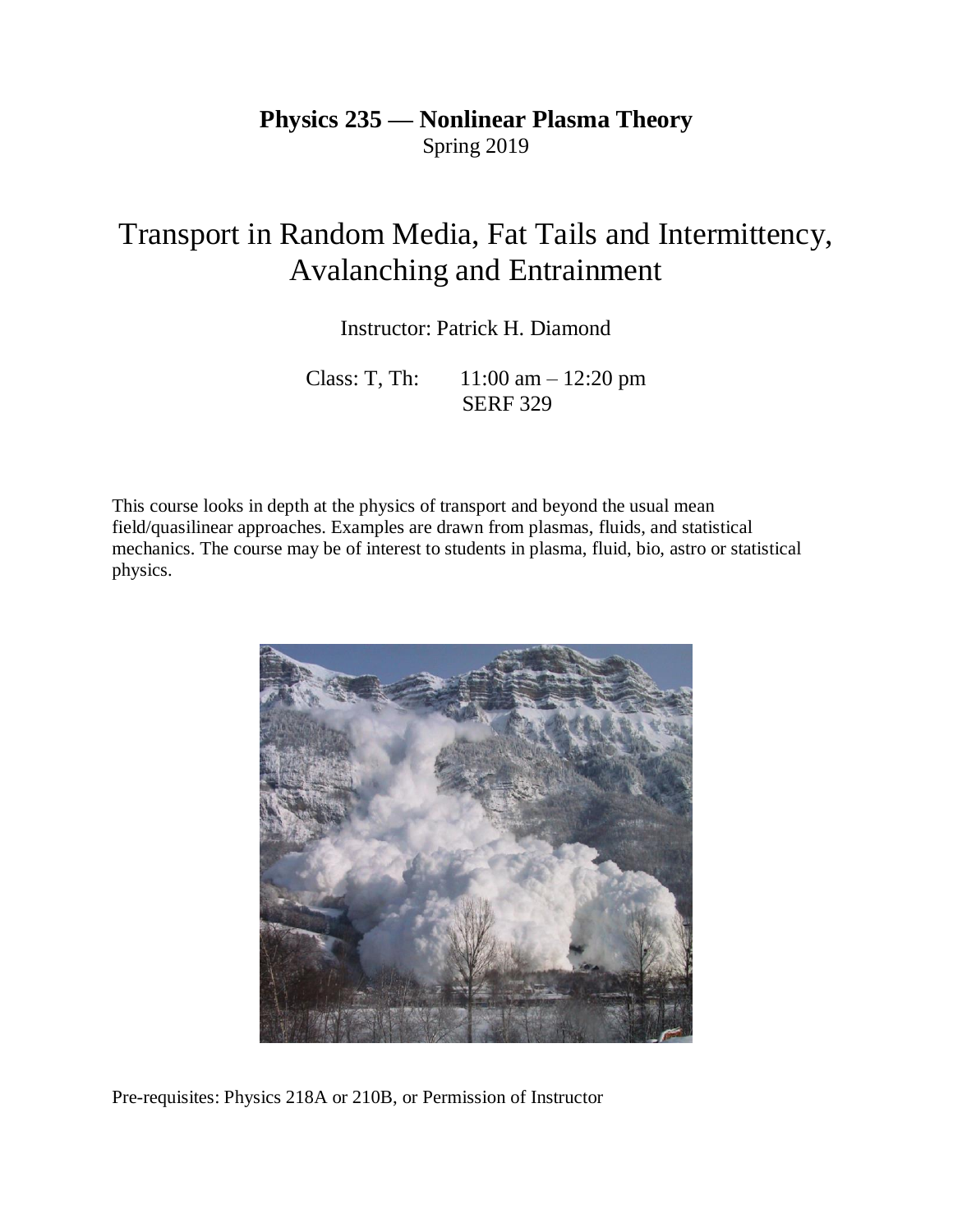### **Topics**

#### A) Transport in Random Media

- i) Review of Hamiltonian chaos and quasilinear theory of transport
- ii) Transport in stochastic magnetic fields  $Ku < 1$  (Ku  $\equiv$  Kubo #)
- iii) Particle transport and self-consistency
- iv) Toward high  $Ku$  with strong scattering
- v) Systems: random media, shear dispersion, cellular arrays
- vi) Percolation and statistical topography

#### B) Intermittency and Transport

- i) Intermittency and fractals, multi-scaling
- ii) Hurst exponent, R/S analysis, relation to fractal dimension
- iii) Lévy stability and Lévy flights
- iv) Fat tails, "mild vs. wild" behavior
- v) CTRW models of anomalous diffusion
- vi) Theory and applications of fractional kinetics

#### C) Avalanching, Entrainment and Self-Organized Criticality (SOC)

- i) Basic concepts of avalanching and turbulence entrainment/turbulence spreading
- ii) SOC: origins and basic concepts, l/f noise
- iii) Traffic flow and jams
- iv) Hydrodynamic models of SOC; Burgers turbulence; subcriticality
- v) Models of entrainment
- vi) Spreading, zonal patterns, staircases implications for magnetic confinement

#### D) Selected Topics — TBD